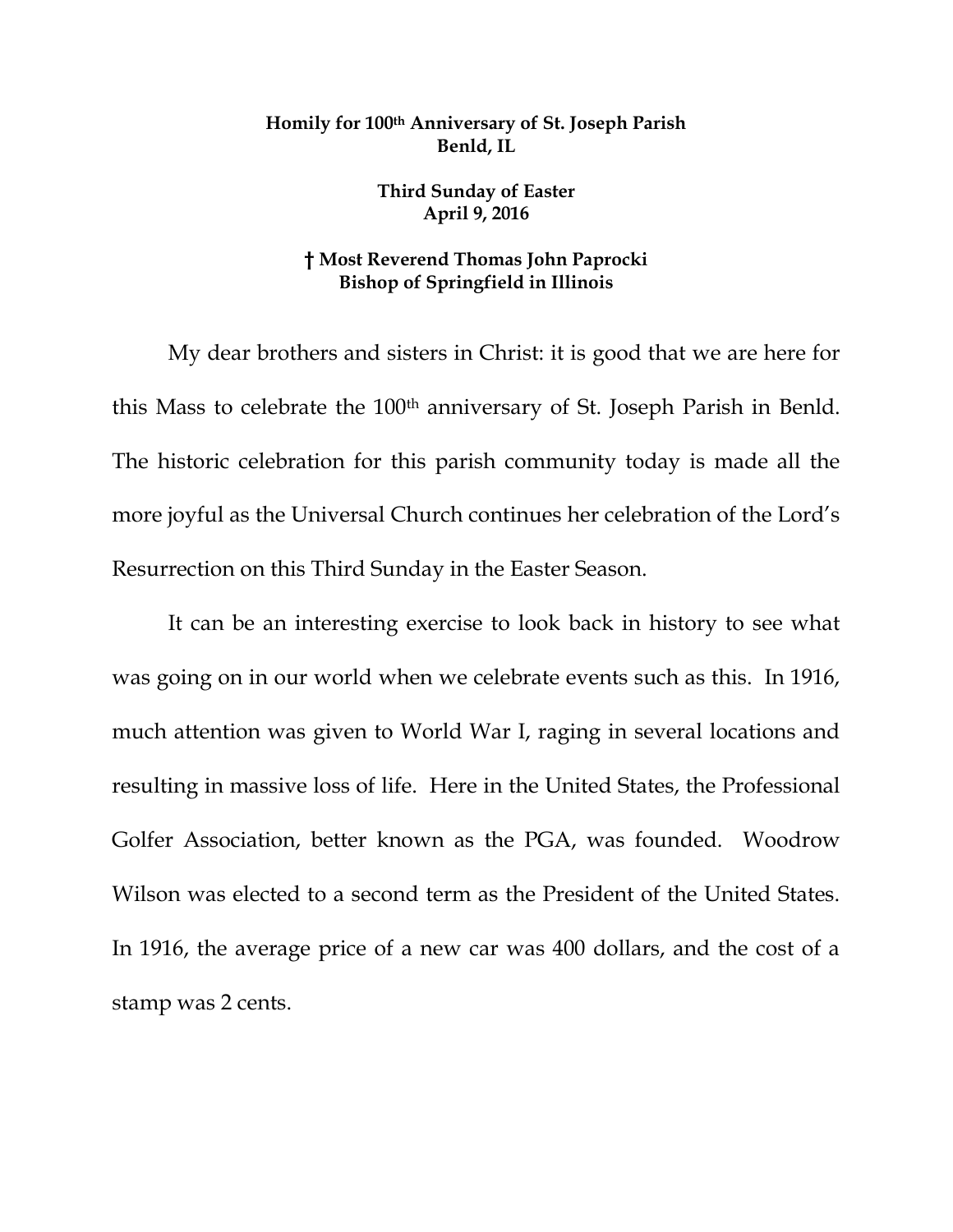That year also saw John D. Rockefeller, co-founder of the Standard Oil Company, become the world's first billionaire. Having not been born into wealth, Rockefeller had to work hard to become the businessman and philanthropist that he was. One of his more famous quotes reflected this path that he followed to achieving his fortune. He said the following: "I do not think that there is any other quality so essential to success of any kind as the quality of perseverance."

Indeed, we can look to any undertaking and see how important perseverance is in yielding successful results. The Church is no exception. There are countless examples from our history that prove this point. While it is true that the Church, founded by Jesus Christ, has been given divine assistance so that "the gates of the netherworld shall not prevail against it" (John 16:18), it is also true that Jesus did not intend for the Church to move forward on auto-pilot. In other words, it was His desire that the members of the Church should exercise their free will in choosing to cooperate with God's grace in the guidance and life of the Church in the world. And when our human nature and free will are involved, perseverance will always be necessary!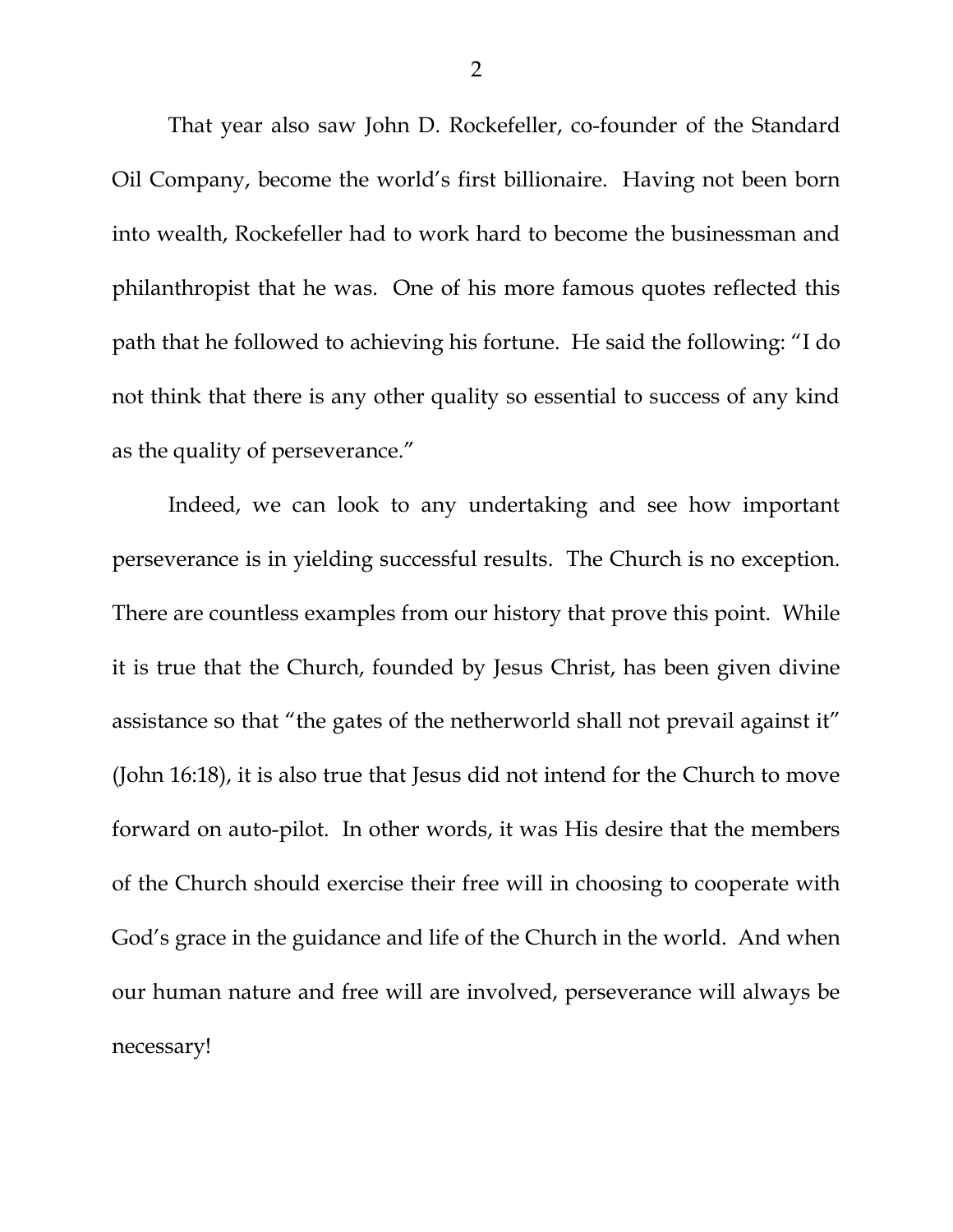We see this played out in the readings for today's Mass. Shortly after the Resurrection, Jesus appeared to His disciples who had returned to the familiar task of fishing. After seeing that they had been unsuccessful in their efforts, Jesus asked them to give it one more shot. They freely chose to obey Him, and as a result, yielded a huge catch of fish. As with much of John's Gospel, this passage is more than just a story about fishing. It is symbolic of the work that the apostles would be doing as fishers of men. The perseverance demonstrated by the apostles in the face of disappointing results on the sea with fish would also be demonstrated in their work in the field of the world with souls.

Our first reading from the Acts of the Apostles records one such example. When confronted with the threats of the Sanhedrin "to stop speaking in the name of Jesus" (Acts 5:40), they did not back down. Rather, they persevered in their commitment to remain faithful to the command that the Lord had given to them to go and "make disciples of all nations" (Matthew 28:19) by preaching the Good News of the Resurrection to the world. They did not *have* to fight back against those who opposed them, but they chose to, not letting setbacks prevent them from moving forward in cooperating with God's plan for His Church.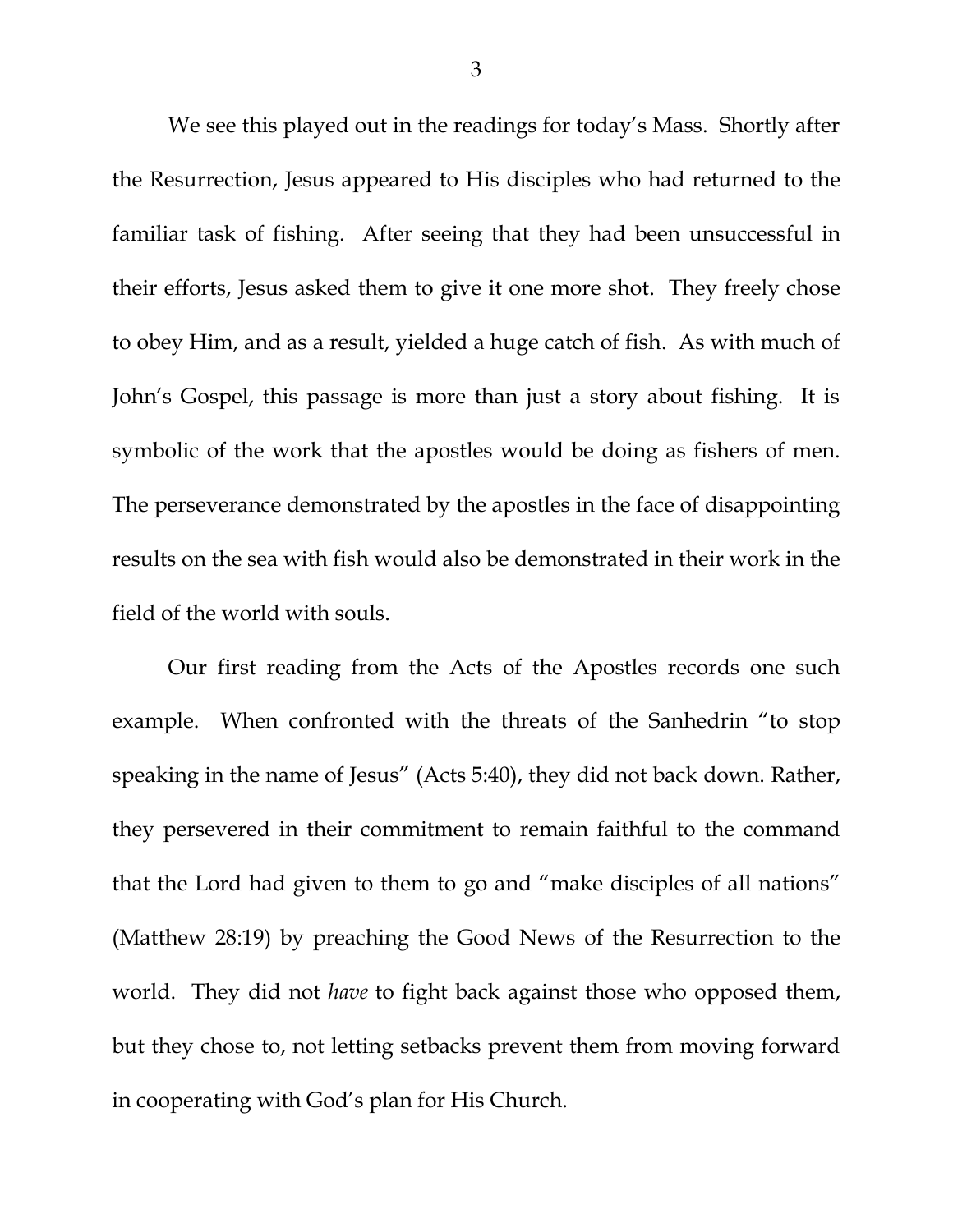In the nearly two-thousand year history of the Church, we have seen perseverance practiced in countless situations, from the situations involving the Universal Church to those involving individual parishes. Today, as we celebrate the one hundred years of Catholic life here at St. Joseph's Parish in Benld, we are well-aware that perseverance has been an important ingredient in the recipe for success that has been achieved here.

Reviewing the history of the parish, we note that frightening night in 1933 when a bomb exploded on the front porch of the rectory related to a labor dispute among those who worked in the coal mines, the union and the operators. Thankfully, nobody was hurt, including Father Goff, the pastor, who was asleep in the rectory at the time. In the face of unrest in the town, the parish did not run away in fear, but rebuilt the rectory and persevered in moving forward.

In 1941, the parish experienced severe damage as the result of a fire that started in the sacristy. Once again, the parish would not be deterred by this setback, and work was begun to recover from the damages. When the mining industry began to dwindle in this area, resulting in the moving of several families from the parish, those who remained continued to press forward, trusting in the Lord's assistance.

4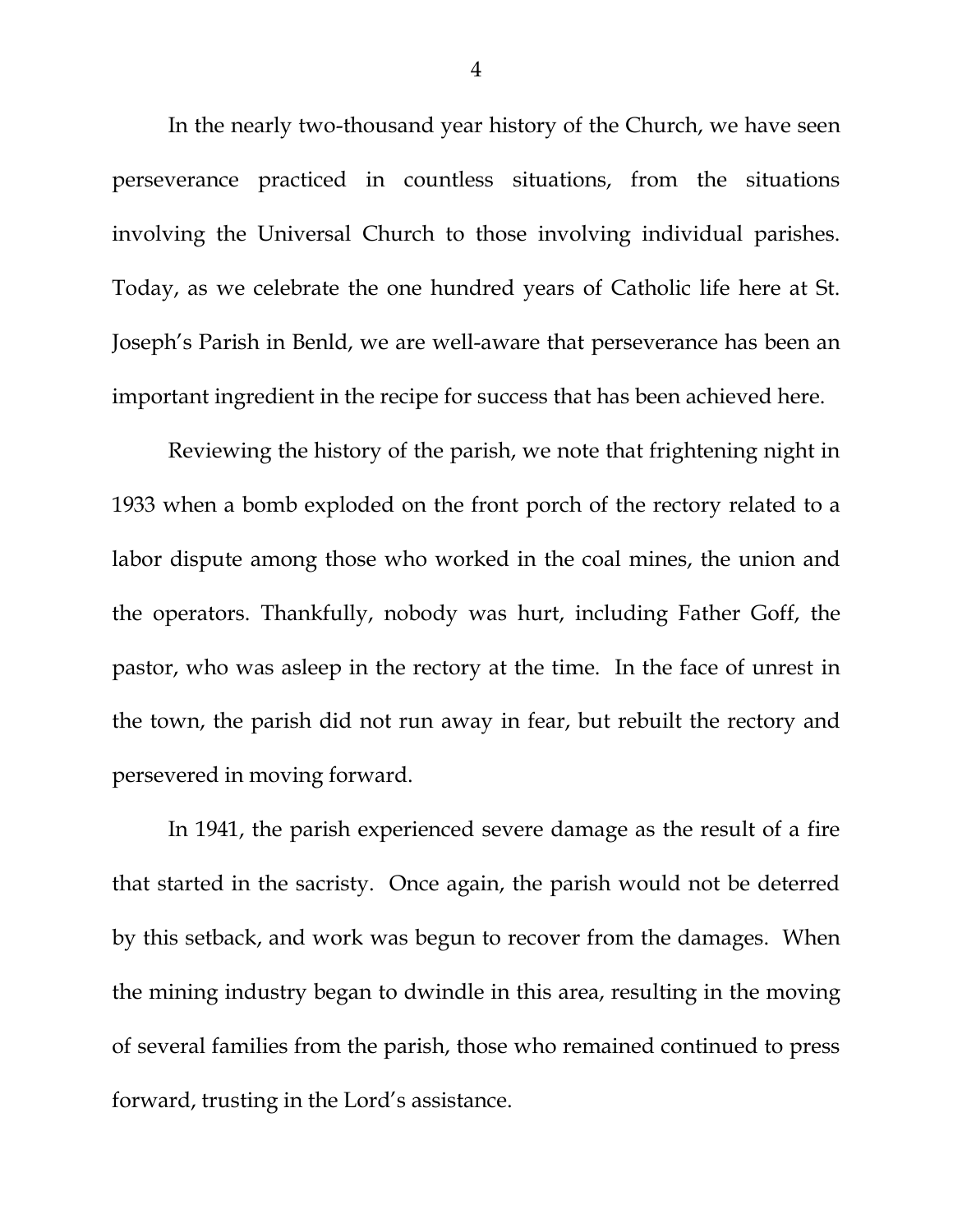All of you are the beneficiaries of the great tradition of perseverance exercised by those who have gone before you. This is true in the broad sense as we look to the many saints throughout the history of the Church, and in the more narrow sense by looking to the families and parishioners of this parish who have helped to build the foundation upon which you now stand as a parish community.

It is now your turn to continue to build upon that foundation by committing yourselves to that perseverance required to keep going forward as a parish community. The Lord's blessings have been shared abundantly here, and that assistance is sure to continue. But we must be always mindful that the Lord wants us to choose freely to cooperate with His plan by putting the gifts that we have at the service of this parish community.

As you may know, we are in the early stages of moving our diocese toward adopting a way of life that is centered on stewardship and discipleship. It is a way of life that each parish, and indeed each individual, is encouraged to embrace. This way of life stems from a profound sense of gratitude for the many blessings that the Lord has showered upon us. We are also grateful for those who have gone before us